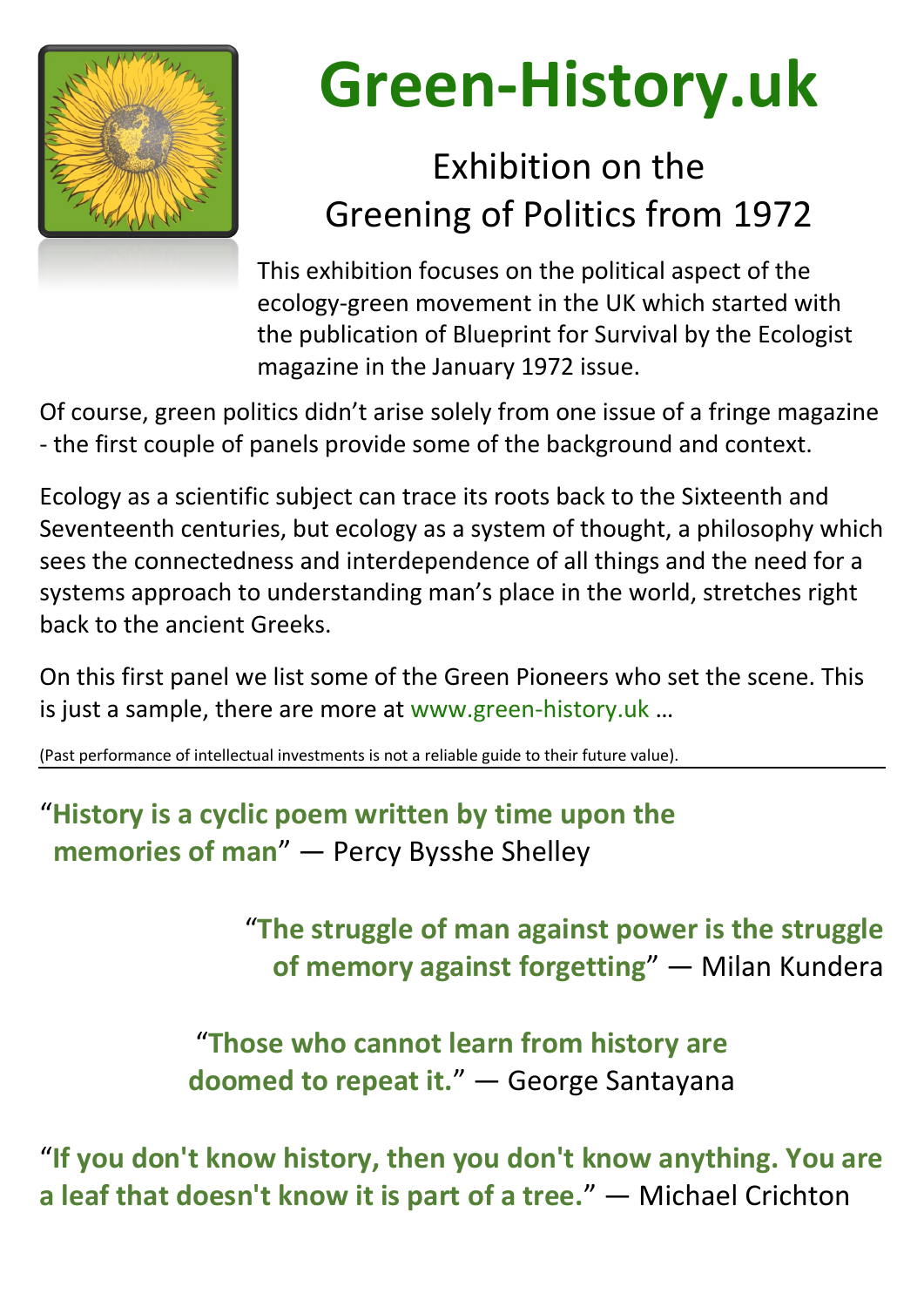

# **Green-History.uk**

## Introducing the project

The Green-History Project currently has two 'Custodians'

The first aim of the project was to capture and make freely available archive material from the pre-digital era relating to the genesis and growth of the political green movement in the UK.

Memories are fading, some of the pioneers are no longer with us, attics and garages get cleared out and our shared history as greens is becoming degraded.

If we don't preserve our history, our stories, our narratives, then our green culture is diluted, and the dominant story becomes the establishment one.

We also can mount an exhibition about some particular aspect of green history and/or provide an entertaining talk telling some of the tales we have uncovered for events, conferences and meetings.

#### As George Orwell said: "**The most effective way to destroy people is to deny and obliterate their own understanding of their history."**

Our main work at the moment is tracking down papers from the years 1972 to 1989, scanning them and making them available on the website.

We also write and publish articles about the material and the history they represent. We are very happy to accept articles written by others – if there is an aspect of green history which you know about or interests you then please do write it down for us.



*David Taylor and Roger C-O*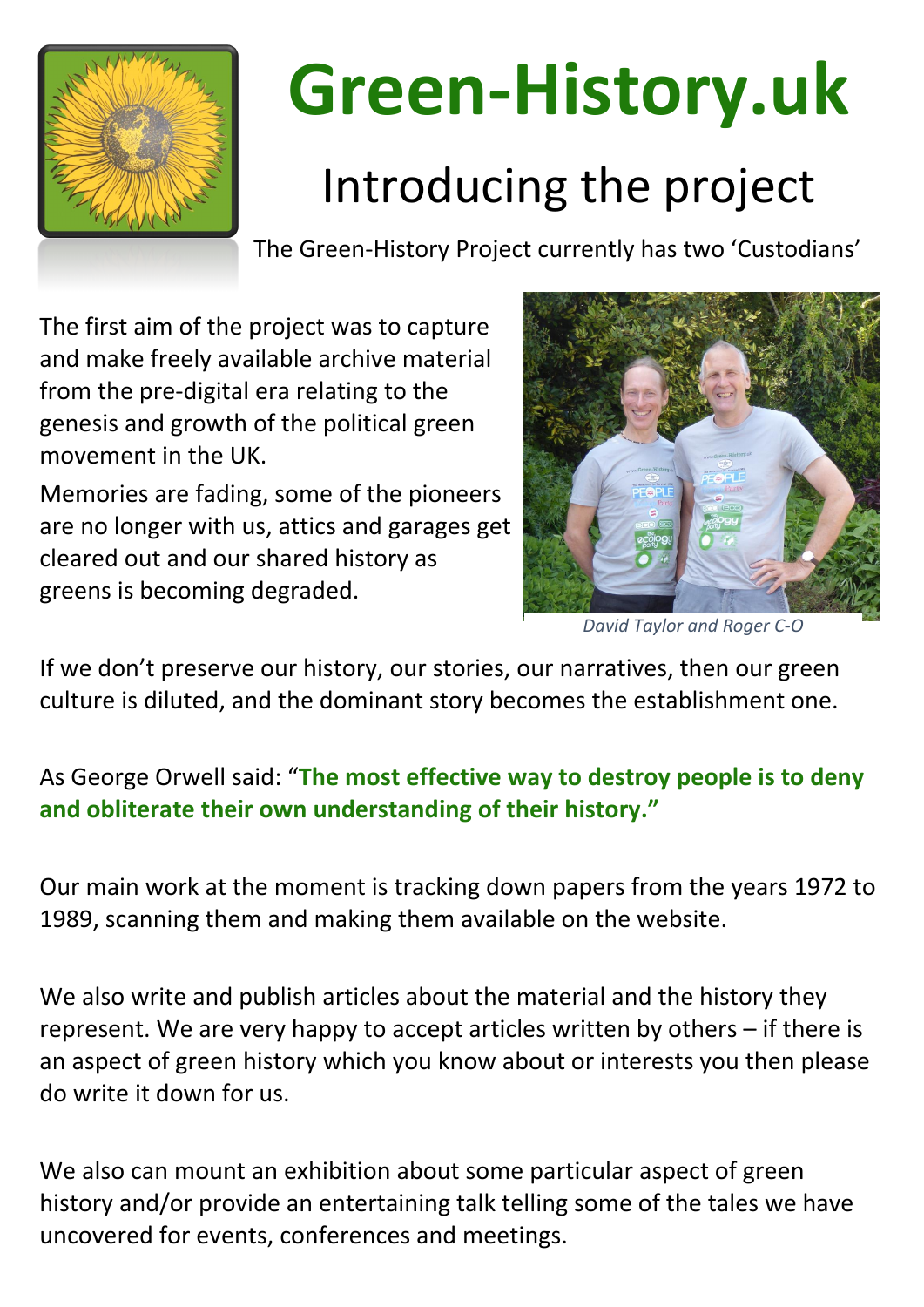### Green Pioneers

#### **Zeno of Citium**



#### Born c. 334 BC. Died c.262 BC. Greece

Teacher and founder of the Stoic school of ancient Greek thought.

Stoicism held that a life of Virtue should be lived in accordance with nature. Individual souls are part of the 'world-soul' of the divine fire. The universe is cyclical and the goal of life is to live in harmony with nature.

*"All things are parts of one single system, which is called Nature; the individual life is good when it is in harmony with Nature. ... Virtue consists in a will which is in agreement with Nature"*

#### **Francis of Assisi**



#### Born c.1181. Died 1286. Italy

Taught the fundamental belief that people have a duty to protect and enjoy nature both as stewards of God's creation (standard anthropocentric Christian doctrine) but also as creatures ourselves.

Hailed by Pope John Paul II in 1979 as the patron saint of ecology.

*"All things of creation are children of the Father and thus brothers of man. ... Ask the beasts and they will teach you the beauty of this earth."*

#### **William Blake**



#### Born 1757. Died 1827. England

Included here as representative of the strong traditions of English romanticism and radicalism; an important thread in ecological thought.

Blake combined the wonder and love to be found in nature with a political radicalism that prefigures the combination of ecology and social justice in today's green ideology.

*"To see the world in a grain of sand, And to see heaven in a wild flower, Hold infinity in the palm of your hands, And eternity in an hour."*

#### **John Muir**



#### Born 1838 Scotland. Died 1914 California

Naturalist, author, environmental philosopher and mountaineer.

Advocate for wilderness protection, helped create Yosemite, Sequoia and many other parks and nature reserves.

His writings were followed and read by millions. Founded the Sierra Club in 1892. *"Keep close to Nature's heart... and break clear away, once in awhile, and climb a mountain or spend a week in the woods. Wash your spirit clean."*